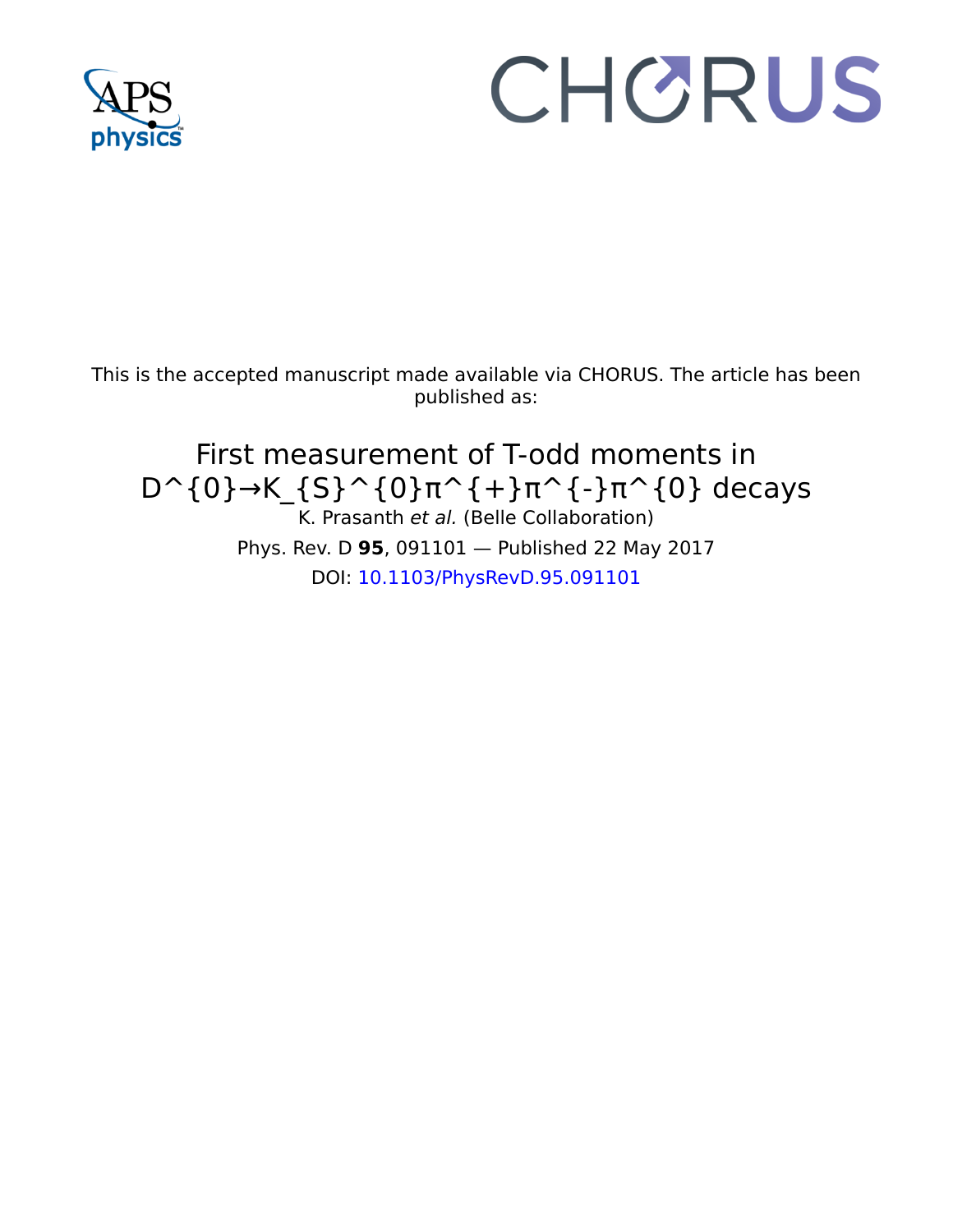## First measurement of T-odd moments in  $D^0 \to K^0_S \pi^+ \pi^- \pi^0$  decays

K. Prasanth,<sup>21</sup> J. Libby,<sup>21</sup> I. Adachi,<sup>15, 11</sup> H. Aihara,<sup>76</sup> S. Al Said,<sup>69, 34</sup> D. M. Asner,<sup>59</sup> V. Aulchenko,<sup>4, 58</sup> T. Aushev,<sup>49</sup> R. Ayad,<sup>69</sup> V. Babu,<sup>70</sup> I. Badhrees,<sup>69, 33</sup> S. Bahinipati,<sup>19</sup> A. M. Bakich,<sup>68</sup> V. Bansal,<sup>59</sup> E. Barberio,<sup>46</sup> M. Berger,<sup>66</sup> V. Bhardwaj,<sup>18</sup> B. Bhuyan,<sup>20</sup> J. Biswal,<sup>29</sup> A. Bobrov,<sup>4,58</sup> A. Bondar,<sup>4,58</sup> G. Bonvicini,<sup>82</sup> A. Bozek,<sup>55</sup> M. Bračko, $^{44,29}$  T. E. Browder, $^{14}$  D. Cervenkov,  $^{5}$  V. Chekelian, $^{45}$  A. Chen,  $^{52}$  B. G. Cheon,  $^{13}$  K. Chilikin,  $^{40,48}$ R. Chistov, <sup>40, 48</sup> K. Cho, <sup>35</sup> S.-K. Choi, <sup>12</sup> Y. Choi, <sup>67</sup> D. Cinabro, <sup>82</sup> N. Dash, <sup>19</sup> S. Di Carlo, <sup>82</sup> Z. Doležal, <sup>5</sup> Z. Drásal,<sup>5</sup> D. Dutta,<sup>70</sup> S. Eidelman,<sup>4, 58</sup> D. Epifanov,<sup>4, 58</sup> H. Farhat,<sup>82</sup> J. E. Fast,<sup>59</sup> T. Ferber,<sup>8</sup> B. G. Fulsom,<sup>59</sup> V. Gaur, <sup>81</sup> N. Gabyshev, <sup>4, 58</sup> A. Garmash, <sup>4, 58</sup> R. Gillard, <sup>82</sup> P. Goldenzweig, <sup>31</sup> D. Greenwald, <sup>72</sup> J. Haba, <sup>15, 11</sup> T. Hara,<sup>15, 11</sup> K. Hayasaka,<sup>57</sup> M. T. Hedges,<sup>14</sup> W.-S. Hou,<sup>54</sup> K. Inami,<sup>50</sup> A. Ishikawa,<sup>74</sup> R. Itoh,<sup>15, 11</sup> Y. Iwasaki,<sup>15</sup> W. W. Jacobs,<sup>22</sup> I. Jaegle,<sup>9</sup> H. B. Jeon,<sup>38</sup> Y. Jin,<sup>76</sup> D. Joffe,<sup>32</sup> K. K. Joo,<sup>6</sup> T. Julius,<sup>46</sup> A. B. Kaliyar,<sup>21</sup> K. H. Kang,<sup>38</sup> G. Karyan,<sup>8</sup> T. Kawasaki,<sup>57</sup> C. Kiesling,<sup>45</sup> D. Y. Kim,<sup>65</sup> J. B. Kim,<sup>36</sup> K. T. Kim,<sup>36</sup> M. J. Kim,<sup>38</sup> S. H. Kim,<sup>13</sup> Y. J. Kim,<sup>35</sup> K. Kinoshita,<sup>7</sup> P. Kodyš,<sup>5</sup> S. Korpar,<sup>44, 29</sup> D. Kotchetkov,<sup>14</sup> P. Križan,<sup>41, 29</sup> P. Krokovny,<sup>4, 58</sup> T. Kuhr,<sup>42</sup> R. Kulasiri,<sup>32</sup> R. Kumar,<sup>61</sup> T. Kumita,<sup>78</sup> A. Kuzmin,<sup>4, 58</sup> Y.-J. Kwon,<sup>84</sup> J. S. Lange,<sup>10</sup> I. S. Lee,<sup>13</sup> C. H. Li,<sup>46</sup> L. Li,<sup>63</sup> L. Li Gioi,<sup>45</sup> D. Liventsev,<sup>81, 15</sup> M. Lubej,<sup>29</sup> T. Luo,<sup>60</sup> M. Masuda,<sup>75</sup> T. Matsuda,<sup>47</sup> D. Matvienko, 4, 58 K. Miyabayashi, 51 H. Miyata, 57 R. Mizuk, 40, 48, 49 G. B. Mohanty, 70 S. Mohanty, 70, 80 H. K. Moon,<sup>36</sup> T. Mori,<sup>50</sup> R. Mussa,<sup>27</sup> K. R. Nakamura,<sup>15</sup> M. Nakao,<sup>15, 11</sup> T. Nanut,<sup>29</sup> K. J. Nath,<sup>20</sup> Z. Natkaniec,<sup>55</sup> M. Nayak, <sup>82, 15</sup> M. Niiyama, <sup>37</sup> N. K. Nisar, <sup>60</sup> S. Nishida, <sup>15, 11</sup> S. Ogawa, <sup>73</sup> S. Okuno, <sup>30</sup> H. Ono, <sup>56, 57</sup> P. Pakhlov, <sup>40, 48</sup> G. Pakhlova, <sup>40, 49</sup> B. Pal,<sup>7</sup> C.-S. Park, <sup>84</sup> H. Park, <sup>38</sup> S. Paul,<sup>72</sup> L. Pesántez, <sup>3</sup> R. Pestotnik, <sup>29</sup> L. E. Piilonen, <sup>81</sup> C. Pulvermacher,<sup>15</sup> M. Ritter,<sup>42</sup> A. Rostomyan,<sup>8</sup> Y. Sakai,<sup>15, 11</sup> M. Salehi,<sup>43, 42</sup> S. Sandilya,<sup>7</sup> L. Santelj,<sup>15</sup> T. Sanuki,<sup>74</sup> Y. Sato,<sup>50</sup> O. Schneider,<sup>39</sup> G. Schnell,<sup>1,17</sup> C. Schwanda,<sup>24</sup> A. J. Schwartz,<sup>7</sup> Y. Seino,<sup>57</sup> K. Senyo,<sup>83</sup> M. E. Sevior, <sup>46</sup> V. Shebalin, <sup>4, 58</sup> C. P. Shen, <sup>2</sup> T.-A. Shibata, <sup>77</sup> J.-G. Shiu, <sup>54</sup> B. Shwartz, <sup>4, 58</sup> F. Simon, <sup>45, 71</sup> R. Sinha,<sup>26</sup> A. Sokolov,<sup>25</sup> E. Solovieva,<sup>40,49</sup> M. Starič,<sup>29</sup> J. F. Strube,<sup>59</sup> K. Sumisawa,<sup>15,11</sup> T. Sumiyoshi,<sup>78</sup> M. Takizawa,  $64, 16, 62$  U. Tamponi,  $27, 79$  K. Tanida,  $28$  F. Tenchini,  $46$  K. Trabelsi,  $15, 11$  M. Uchida,  $77$  S. Uehara,  $15, 11$ T. Uglov,  $^{40,49}$  Y. Unno,  $^{13}$  S. Uno,  $^{15,11}$  P. Urquijo,  $^{46}$  C. Van Hulse,  $^1$  G. Varner,  $^{14}$  A. Vinokurova,  $^{4,58}$  V. Vorobyev,  $^{4,58}$ A. Vossen,<sup>22</sup> E. Waheed,<sup>46</sup> C. H. Wang,<sup>53</sup> M.-Z. Wang,<sup>54</sup> P. Wang,<sup>23</sup> M. Watanabe,<sup>57</sup> Y. Watanabe,<sup>30</sup> E. Widmann,<sup>66</sup> K. M. Williams,<sup>81</sup> E. Won,<sup>36</sup> H. Yamamoto,<sup>74</sup> Y. Yamashita,<sup>56</sup> H. Ye,<sup>8</sup> J. Yelton,<sup>9</sup> Y. Yook,<sup>84</sup> C. Z. Yuan,<sup>23</sup> Y. Yusa,<sup>57</sup> Z. P. Zhang,<sup>63</sup> V. Zhilich,<sup>4,58</sup> V. Zhukova,<sup>48</sup> V. Zhulanov,<sup>4,58</sup> and A. Zupanc<sup>41,29</sup>

(The Belle Collaboration)

 $1$  University of the Basque Country UPV/EHU, 48080 Bilbao

 $2$ Beihang University, Beijing 100191

<sup>3</sup>University of Bonn, 53115 Bonn

<sup>4</sup>Budker Institute of Nuclear Physics SB RAS, Novosibirsk 630090

<sup>5</sup>Faculty of Mathematics and Physics, Charles University, 121 16 Prague

<sup>6</sup>Chonnam National University, Kwangju 660-701

<sup>7</sup>University of Cincinnati, Cincinnati, Ohio 45221

<sup>8</sup>Deutsches Elektronen–Synchrotron, 22607 Hamburg  $^{9}$ University of Florida, Gainesville, Florida 32611

 $10$  Justus-Liebig-Universität Gießen, 35392 Gießen

<sup>11</sup>SOKENDAI (The Graduate University for Advanced Studies), Hayama 240-0193

 $12Gyeongsang National University, Chinju 660-701$ 

<sup>13</sup>Hanyang University, Seoul 133-791

<sup>14</sup>University of Hawaii, Honolulu, Hawaii 96822

<sup>15</sup> High Energy Accelerator Research Organization (KEK), Tsukuba 305-0801

<sup>16</sup>J-PARC Branch, KEK Theory Center, High Energy Accelerator Research Organization (KEK), Tsukuba 305-0801

<sup>17</sup>IKERBASQUE, Basque Foundation for Science, 48013 Bilbao

<sup>18</sup> Indian Institute of Science Education and Research Mohali, SAS Nagar, 140306

 $19$ Indian Institute of Technology Bhubaneswar, Satya Nagar  $751007$ 

 $^{20}$ Indian Institute of Technology Guwahati, Assam  $781039$ 

 $^{21}$ Indian Institute of Technology Madras, Chennai $600036\,$ 

 $^{22}$ Indiana University, Bloomington, Indiana  $\frac{47408}{ }$ 

 $^{23}$ Institute of High Energy Physics, Chinese Academy of Sciences, Beijing 100049

 $^{24}$ Institute of High Energy Physics, Vienna 1050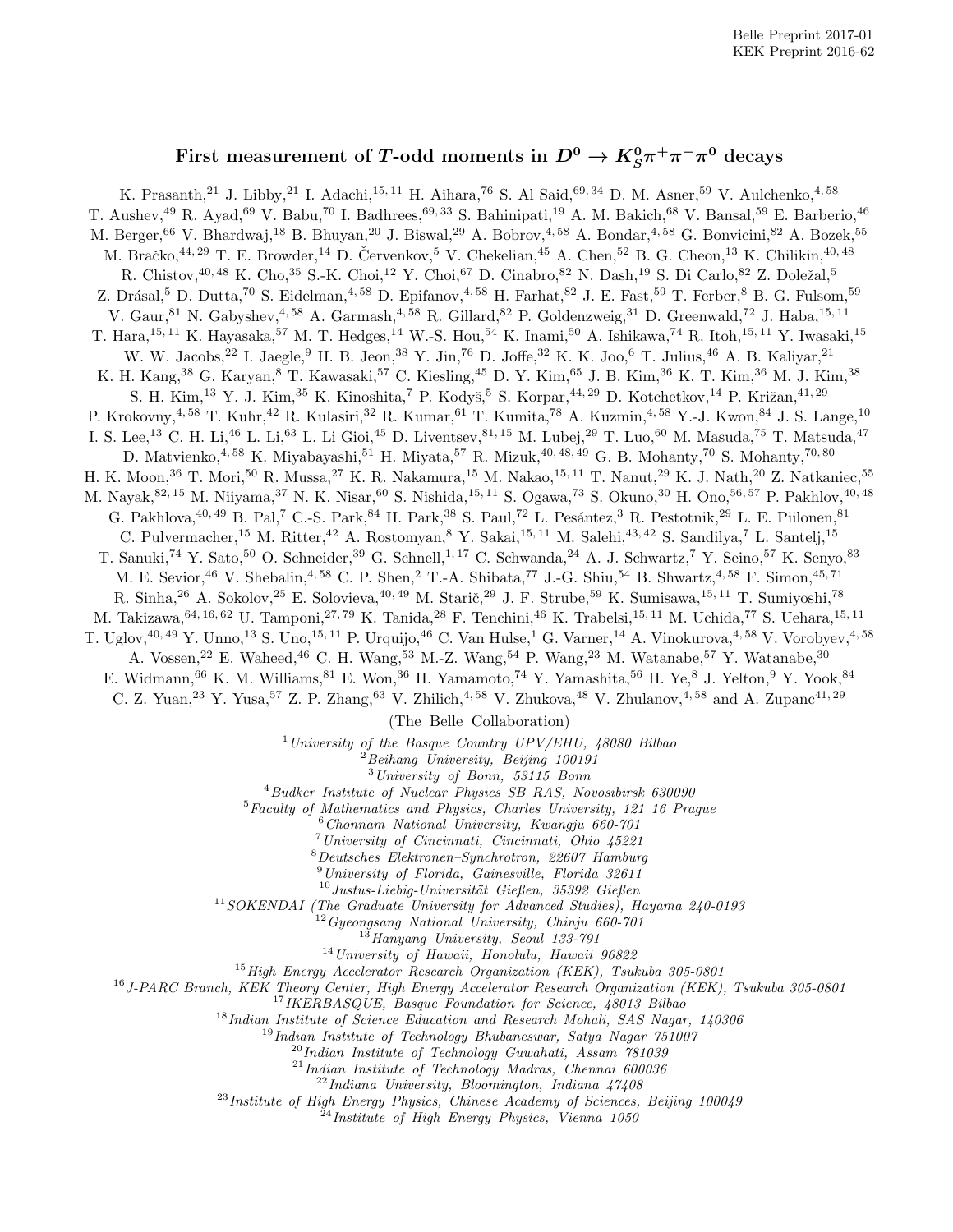$^{25}$ Institute for High Energy Physics, Protvino 142281

Institute of Mathematical Sciences, Chennai 600113

INFN - Sezione di Torino, 10125 Torino

Advanced Science Research Center, Japan Atomic Energy Agency, Naka 319-1195

J. Stefan Institute, 1000 Ljubljana

Kanagawa University, Yokohama 221-8686

Institut für Experimentelle Kernphysik, Karlsruher Institut für Technologie, 76131 Karlsruhe

Kennesaw State University, Kennesaw, Georgia 30144

King Abdulaziz City for Science and Technology, Riyadh 11442

Department of Physics, Faculty of Science, King Abdulaziz University, Jeddah 21589

<sup>35</sup>Korea Institute of Science and Technology Information, Daejeon 305-806

 $^{36}\!$  Korea University, Seoul 136-713

Kyoto University, Kyoto 606-8502

Kyungpook National University, Daegu 702-701

 $39\text{ École Polytechnique Fédérale de Lausanne (EPFL), Lausanne 1015$ 

P.N. Lebedev Physical Institute of the Russian Academy of Sciences, Moscow 119991

 $^{41}$ Faculty of Mathematics and Physics, University of Ljubljana, 1000 Ljubljana

 $^{42}$ Ludwig Maximilians University, 80539 Munich

University of Malaya, 50603 Kuala Lumpur

<sup>44</sup> University of Maribor, 2000 Maribor

Max-Planck-Institut für Physik, 80805 München

School of Physics, University of Melbourne, Victoria 3010

University of Miyazaki, Miyazaki 889-2192

Moscow Physical Engineering Institute, Moscow 115409

Moscow Institute of Physics and Technology, Moscow Region 141700

Graduate School of Science, Nagoya University, Nagoya 464-8602

Nara Women's University, Nara 630-8506

National Central University, Chung-li 32054

National United University, Miao Li 36003

Department of Physics, National Taiwan University, Taipei 10617

H. Niewodniczanski Institute of Nuclear Physics, Krakow 31-342

Nippon Dental University, Niigata 951-8580

 $N$ iigata University, Niigata 950-2181

Novosibirsk State University, Novosibirsk 630090

Pacific Northwest National Laboratory, Richland, Washington 99352

 $^{60}$ University of Pittsburgh, Pittsburgh, Pennsylvania 15260

Punjab Agricultural University, Ludhiana 141004

Theoretical Research Division, Nishina Center, RIKEN, Saitama 351-0198

University of Science and Technology of China, Hefei 230026

Showa Pharmaceutical University, Tokyo 194-8543

Soongsil University, Seoul 156-743

Stefan Meyer Institute for Subatomic Physics, Vienna 1090

Sungkyunkwan University, Suwon 440-746

School of Physics, University of Sydney, New South Wales 2006

 $^{69}$ Department of Physics, Faculty of Science, University of Tabuk, Tabuk 71451

Tata Institute of Fundamental Research, Mumbai  $400005$ 

Excellence Cluster Universe, Technische Universität München, 85748 Garching

Department of Physics, Technische Universität München, 85748 Garching

Toho University, Funabashi 274-8510

Department of Physics, Tohoku University, Sendai 980-8578

Earthquake Research Institute, University of Tokyo, Tokyo 113-0032

Department of Physics, University of Tokyo, Tokyo 113-0033

Tokyo Institute of Technology, Tokyo 152-8550

Tokyo Metropolitan University, Tokyo 192-0397

University of Torino, 10124 Torino

Utkal University, Bhubaneswar  $751004$ 

Virginia Polytechnic Institute and State University, Blacksburg, Virginia 24061

Wayne State University, Detroit, Michigan  $48202$ 

Yamagata University, Yamagata 990-8560

Yonsei University, Seoul 120-749

We report the first measurement of the T-odd moments in the decay  $D^0 \to K_S^0 \pi^+ \pi^- \pi^0$  from a data sample corresponding to an integrated luminosity of  $966\,\mathrm{fb}^{-1}$  collected by the Belle experiment at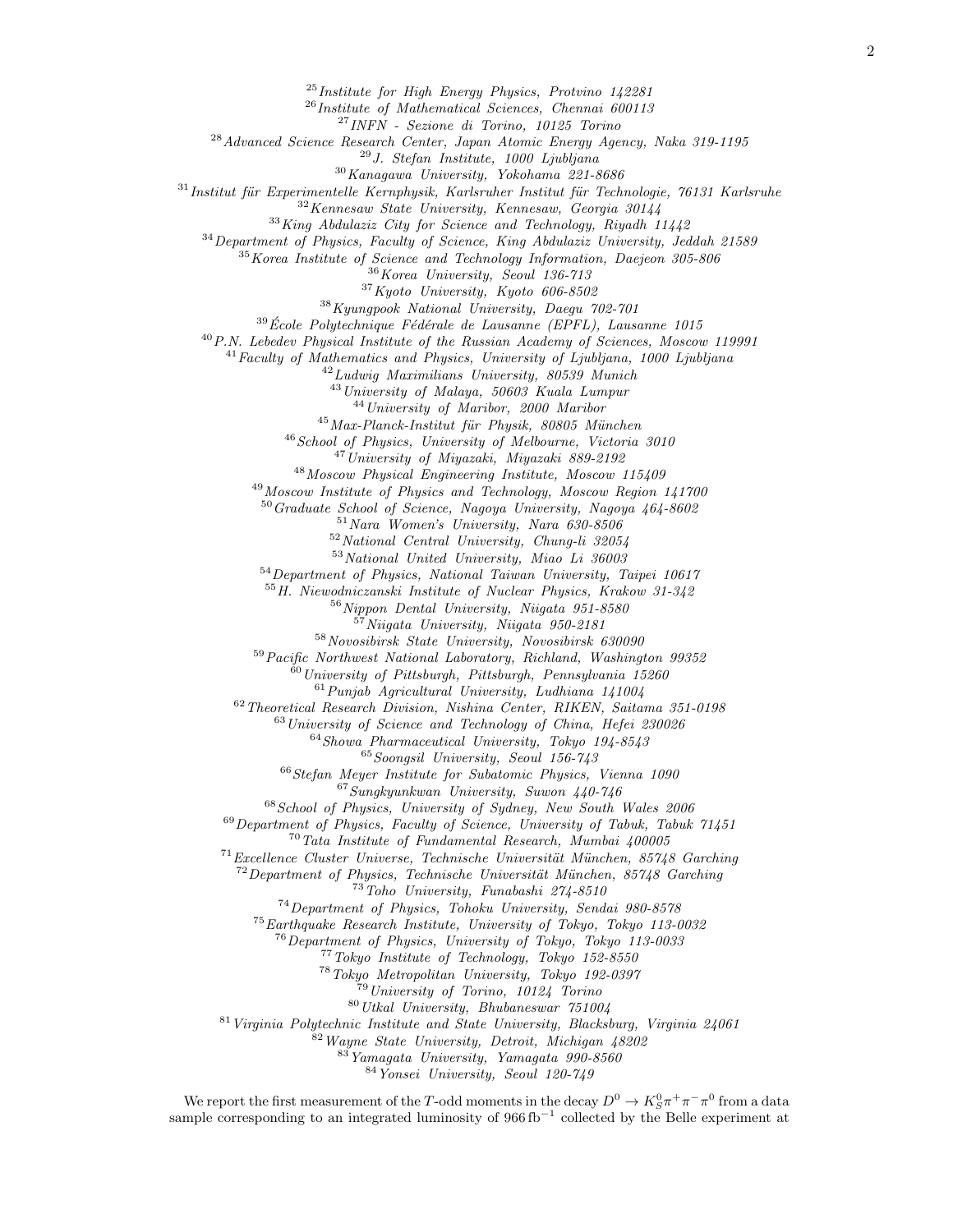the KEKB asymmetric-energy  $e^+e^-$  collider. From these moments we determine the CP-violationsensitive asymmetry  $a_{CP}^{T-odd} = \left[-0.28 \pm 1.38 \text{ (stat.)}^{+0.23}_{-0.76} \text{ (syst.)}\right] \times 10^{-3}$ , which is consistent with no CP violation. In addition, we perform  $a_{CP}^{T-odd}$  measurements in different regions of the  $D^0 \rightarrow$  $K_S^0 \pi^+ \pi^- \pi^0$  phase space; these are also consistent with no CP violation.

PACS numbers: 11.30.Er, 13.25.Ft, 14.40.Lb, 13.66.Jn

Standard Model (SM) CP violation, which is due to the Kobayashi-Maskawa mechanism [1], is very small  $[O(10^{-3})]$  in interactions involving decays of charm hadrons. Hence, any enhancement with respect to the SM prediction can indicate new physics effects due to particles or interactions not included in the SM [2]. The decay  $D^0 \to K_S^0 \pi^+ \pi^- \pi^0$  has a self-conjugate final state that can be used for a precise test of CP symmetry. Due to its large branching fraction of 5.2% [3], one can isolate a sample of  $\mathcal{O}(10^6)$  decays that allows a test at a precision of  $\mathcal{O}(10^{-3})$ . This decay has been studied once before [4] but with a sample of only 140 events. Here, we report the first measurement of the time-reversal  $(T)$ asymmetry in  $D^0 \to K_S^0 \pi^+ \pi^- \pi^0$  decays, which is sensitive to  $CP$  violation via the  $CPT$  theorem [5]. This is the first  $T$  asymmetry measurement for a  $D$  meson decay with two neutral particles in the final state, one of which is a  $\pi^0$  meson.

For this measurement, we use the method described in Refs. [6–9]. Such T-violation-sensitive measurements are complementary to direct probes of CP violation because of the differing dependence on the strong-phase difference between the contributing amplitudes [10]. This method was used earlier by the FOCUS [11], BaBar [12, 13], and LHCb [14] Collaborations for similar studies in  $D^0$ ,  $D^+$ , and  $D_s^+$  decays. The measurement is performed by constructing the scalar triple product

$$
C_T = \mathbf{p_1} \cdot (\mathbf{p_2} \times \mathbf{p_3}),\tag{1}
$$

where  $p_1$ ,  $p_2$ , and  $p_3$  are the momenta of any three of the  $D^0$  daughter particles. Similarly,  $\overline{C}_T$  is defined as the CP-conjugate observable with  $\overline{D}{}^0$  daughter particles. There must be at least four particles in the final state for  $\mathbf{p_1}$  to not be co-planar with  $\mathbf{p_2}$  and  $\mathbf{p_3}$  and allow nonzero  $C_T$ . We define two asymmetry parameters as

$$
A_T = \frac{\Gamma(C_T > 0) - \Gamma(C_T < 0)}{\Gamma(C_T > 0) + \Gamma(C_T < 0)},\tag{2}
$$

$$
\overline{A}_T = \frac{\Gamma(-\overline{C}_T > 0) - \Gamma(-\overline{C}_T < 0)}{\Gamma(-\overline{C}_T > 0) + \Gamma(-\overline{C}_T < 0)},\tag{3}
$$

for  $D^0$  and  $\overline{D}{}^0$ , respectively, with  $\Gamma$  being a partial decay rate. These asymmetries can be nonzero due to the final state interaction (FSI) effects [15]. These effects are eliminated by taking the difference between  $A_T$  and  $\overline{A}_T$ as

$$
a_{CP}^{T\text{-odd}} = \frac{1}{2}(A_T - \overline{A}_T),\tag{4}
$$

for which a nonzero value would be a clear signature of T violation [5].

In this Letter, we also present measurements of  $a_{CP}^{T-\text{odd}}$ in nine regions of the final state phase space. The regions are selected to isolate  $CP$  eigenstates such as  $K^0_S\omega$ , vector-vector (VV) states such as  $K^{*\pm}\rho^{\mp}$ , Cabibbofavored (CF) states such as  $K^{*-}\pi^+\pi^0$  and doubly-Cabibbo-suppressed (DCS) states such as  $K^{*+}\pi^-\pi^0$ .

We reconstruct the final state in  $e^+e^- \to c\bar{c} \to D^{*+}X$ events [16], recorded by the Belle experiment, in which  $D^{*+} \to D^0 \pi_{\text{slow}}^+$ ,  $D^0 \to K_S^0 \pi^+ \pi^- \pi^0$  and X is a collection of particles produced along with the  $D^{*+}$  meson. The  $\pi_{\text{slow}}^+$  meson is so called because its momentum is low compared to the final state particles originating from the  $D^0$  decay. We use the charge of  $\pi_{slow}$  to identify whether the accompanying candidate is a  $D^0$  or a  $\overline{D}{}^0$  meson.

The Belle detector [17] is located at the interaction region of the KEKB asymmetric-energy  $e^+e^-$  collider [18]. The analysis is performed with the full data sample corresponding to an integrated luminosity of 966 fb<sup>-1</sup> collected at or near center-of-mass energies corresponding to the  $\Upsilon(nS)$   $(n = 1, 2, 3, 4, 5)$  resonances, where 74% of the sample is taken at the  $\Upsilon(4S)$  peak. The sub-detectors relevant to this measurement are: a tracking system comprising a silicon vertex detector (SVD) and a 50-layer central drift chamber (CDC), a particle identification system comprising of a barrel like arrangement of time-offlight (TOF) scintillation counters and an array of aerogel threshold Cherenkov counters (ACC), and a CsI(Tl) crystal-based electromagnetic calorimeter (ECL). These subdetectors are located inside a 1.5 T superconducting magnet.

Samples of Monte Carlo (MC) simulated data are used to optimize the selection criteria and to understand various types of background. The EvtGen [19] and Geant3 [20] software packages are used to generate the events and simulate the detector response, respectively. We also include initial and final state radiation effects [21] in the simulation study.

We require candidate  $\pi^{\pm}$  daughters of the  $D^0$  and  $\pi^+_{\text{slow}}$ to have a distance of closest approach along and perpendicular to the  $e^+$  beam direction of less than 3.0 cm and 0.5 cm; this removes tracks not originating from the interaction region. Furthermore, these track candidates need to be positively identified as pions based on the combined information from the CDC, TOF, and ACC. The pion identification requirement has an efficiency of 88% [22] with the probability of misidentification of a kaon as a pion candidate of 8%. We select  $K_S^0 \to \pi^+ \pi^-$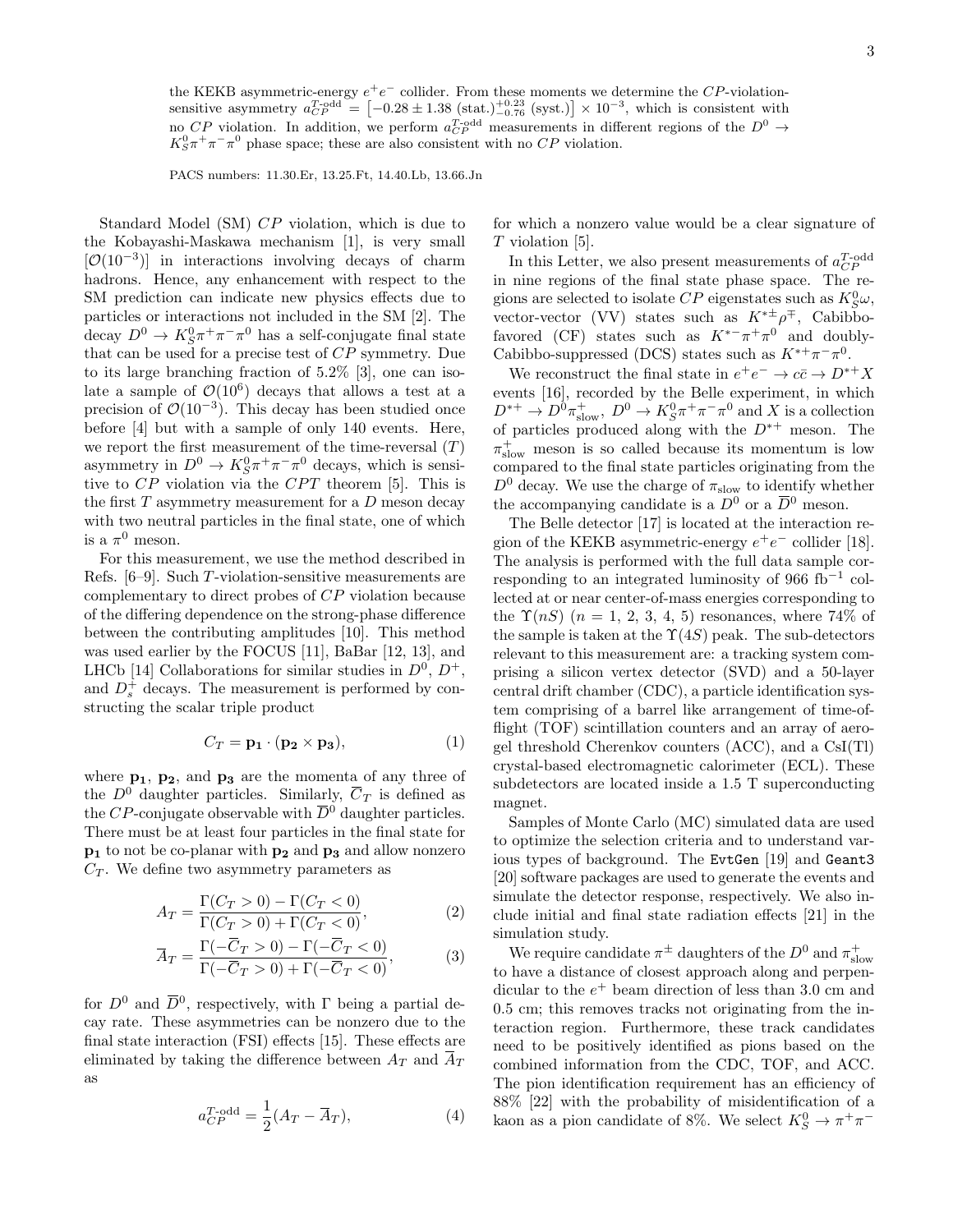candidates from pairs of oppositely charged tracks, both treated as pions. The two tracks are required to have a  $\pi-\pi$  invariant mass within  $\pm 3\sigma$  of the  $K_S^0$  mass [3], where  $\sigma$  is the mass resolution. The decay vertex of the  $K^0_S$  candidates is required to be displaced from the  $e^+e^$ interaction point by a transverse distance of greater than  $0.22$  cm for momenta greater than  $1.5 \,\mathrm{GeV}/c$ , and greater than 0.08 cm for momenta between 0.5 and 1.5  $GeV/c$ [23]. We select  $\pi^0$  meson candidates from pairs of photons reconstructed in the ECL. The photons have different minimum energy criteria of 50 MeV, 100 MeV, or 150 MeV, depending on whether they are reconstructed in the barrel, forward endcap, or backward endcap regions of the ECL, respectively. These criteria suppress the beam-related backgrounds, which are typically asymmetric in polar angle. A  $\pi^0$  candidate is selected when the invariant mass of the photon pair lies between 115 and 145 MeV $/c^2$ , which covers an asymmetric interval corresponding to  $3\sigma$  about the nominal mass of the  $\pi^0$ meson [3]. We require that  $\pi^0$  candidates have momentum greater than 350 MeV/ $c$  to reduce combinatorial background from random combinations of particles not originating from  $D^0 \to K_S^0 \pi^+ \pi^- \pi^0$  decays. We kinematically constrain the  $\pi^0$  meson to its known mass [3] to improve the momentum resolution. We identify a  $D^0 \to K_S^0 \pi^+ \pi^- \pi^0$  candidate if its reconstructed invariant mass  $(M_{D^0})$  is between 1.80 and 1.95 GeV/ $c^2$ .

We select  $\pi_{slow}^+$  candidates from the remaining pion candidates in the event that produce at least one hit in the SVD; this requirement reduces the multiplicity of candidates within an event. We form  $D^{*+}$  from the selected  $D^0$  and  $\pi_{slow}^+$  candidates. To eliminate  $D^*$  mesons from B decays, which have different kinematic and topological properties, we require the  $D^{*+}$  momentum in the center-of-mass frame to be greater than 2.5  $GeV/c$ . A small contamination of 0.015% and 0.096% from B and  $B_s$  events, respectively, is found from MC simulation studies. We define the variable  $\Delta M = M_{D^{*+}} - M_{D^0}$ , where  $M_{D^{*+}}$  is the mass of the  $D^{*+}$  candidate; this peaks at 145 MeV/ $c^2$  [3] for correctly reconstructed  $D^{*+}$ mesons. We require  $\Delta M$  to be less than 150 MeV/ $c^2$ to suppress the combinatorial background. We perform kinematically-constrained vertex fits for both the  $D^0$  vertex (using the  $\pi^+$  and  $\pi^-$  tracks,  $\pi^0$  vertex, and  $K_S^0$  momentum) and the  $D^{*+}$  vertex (using the  $D^0$  momentum and  $\pi_{\text{slow}}^+$  track). We remove very poorly reconstructed candidates whose vertex fit quality parameter exceeds 1000. We also apply a kinematically-constrained mass fit for the  $D^0$  meson candidates to improve the resolution of the momenta of  $D^0$  daughters.

Selection criteria are chosen to maximize the signifiselection criteria are chosen to maximize the significance  $S/\sqrt{S+B}$ , where S (B) is the number of MC signal (background) events in the signal region, defined as 144–147 MeV/ $c^2$  for  $\Delta M$  and 1.82–1.90 GeV/ $c^2$  for  $M_{D^0}$ . Two types of backgrounds are significant: (1) 'combinatorial' and (2) 'random  $\pi_{slow}^+$ .' The latter consists of a

correctly reconstructed  $D^0 \to K_S^0 \pi^+ \pi^- \pi^0$  decay paired with a  $\pi_{slow}^+$  candidate that is not from a common  $D^{*+}$ parent. The background contributions in the selected data sample are 55% and 1% for combinatorial and random  $\pi_{slow}^+$  components, respectively. The signal purity is 79% in the signal region. The selection efficiency estimated from MC simulation is 4%, and the selected data sample contains 1,691,029 events.

The selection results in an average multiplicity of 1.5  $D^*$  candidates per event. In events with two or more candidates, we retain for further analysis the one with the smallest  $\chi^2$  value of the  $D^*$  vertex. MC studies indicate that this requirement selects the correct candidate in 74% of the events with multiple candidates.

We define  $C_T$  in the  $D^0$  rest frame as  $\mathbf{p}_{\mathbf{K}_S^0} \cdot (\mathbf{p}_{\pi^+} \times \mathbf{p}_{\pi^-})$ for  $D^0$  events and  $\overline{C}_T$  for  $\overline{D}^0$  as  $\mathbf{p}_{\mathbf{K}_\mathbf{S}^0} \cdot (\mathbf{p}_{\pi^-} \times \mathbf{p}_{\pi^+})$ ; the values of  $|C_T|$  and  $|\overline{C}_T|$  with other combinations of final state particles are found to yield identical results. To determine  $a_{CP}^{T-odd}$ , we first divide the data sample into four categories using the  $C_T$  value and  $\pi_{slow}$  charge: (i)  $D^0$  with  $C_T > 0$ , (ii)  $D^0$  with  $C_T < 0$ , (iii)  $\overline{D}{}^0$  with  $-\overline{C}_T > 0$ , and  $(iv) \overline{D}{}^0$  with  $-\overline{C}_T < 0$ . We then perform a simultaneous maximum likelihood fit to the twodimensional distributions of  $\Delta M$  and  $M_{D^0}$  to determine  $a_{CP}^{T-odd}$  and yields. The two yields  $[(i)$  and  $(iii)]$  and two asymmetry parameters  $(A_T \text{ and } a_{CP}^{T-\text{odd}})$  of the signal component are floated in the fit.

We model the signal component of the  $M_{D^0}$  distribution with a probability density function (PDF) that is the sum of a Crystal Ball (CB) function [24], a Landau distribution, and two Gaussian functions, with a common value for the Gaussian means and Landau central value. The combinatorial background component is parametrized with a first-order polynomial. The random  $\pi_{\text{slow}}^+$  component is modeled by the signal PDF.

The  $\Delta M$  signal component is described by a PDF formed from the sum of a CB function, two Gaussians, and an asymmetric Gaussian function. The combinatorial component is parametrized by a PDF that is the sum of an empirical threshold function and a Gaussian function. The threshold function has the form

$$
f(\Delta M) = a(\Delta M - m_{\pi})^{\alpha} \exp[-\beta(\Delta M - m_{\pi})], \quad (5)
$$

where a is the normalization parameter,  $\alpha$  and  $\beta$  are shape parameters, and  $m_{\pi}$  is the mass of the charged pion [3]. We observe a small peaking structure in the signal region of the  $\Delta M$  combinatorial background distribution that is due to partially reconstructed  $D^0$  candidates associated with a genuine  $\pi_{\text{slow}}^+$ , such as a correctly reconstructed  $D^{*+} \to D^0 \pi_{\text{slow}}^+$ ,  $D^0 \to K_S^0 \pi^+ \pi^-$  event combined with a low momentum  $\pi^0$  from the rest of the event. We fix the Gaussian parameters and the fraction of Gaussian contribution of the  $\Delta M$  combinatorial background PDF to those obtained from the MC sample. The random  $\pi_{slow}^+$  component is modeled with the same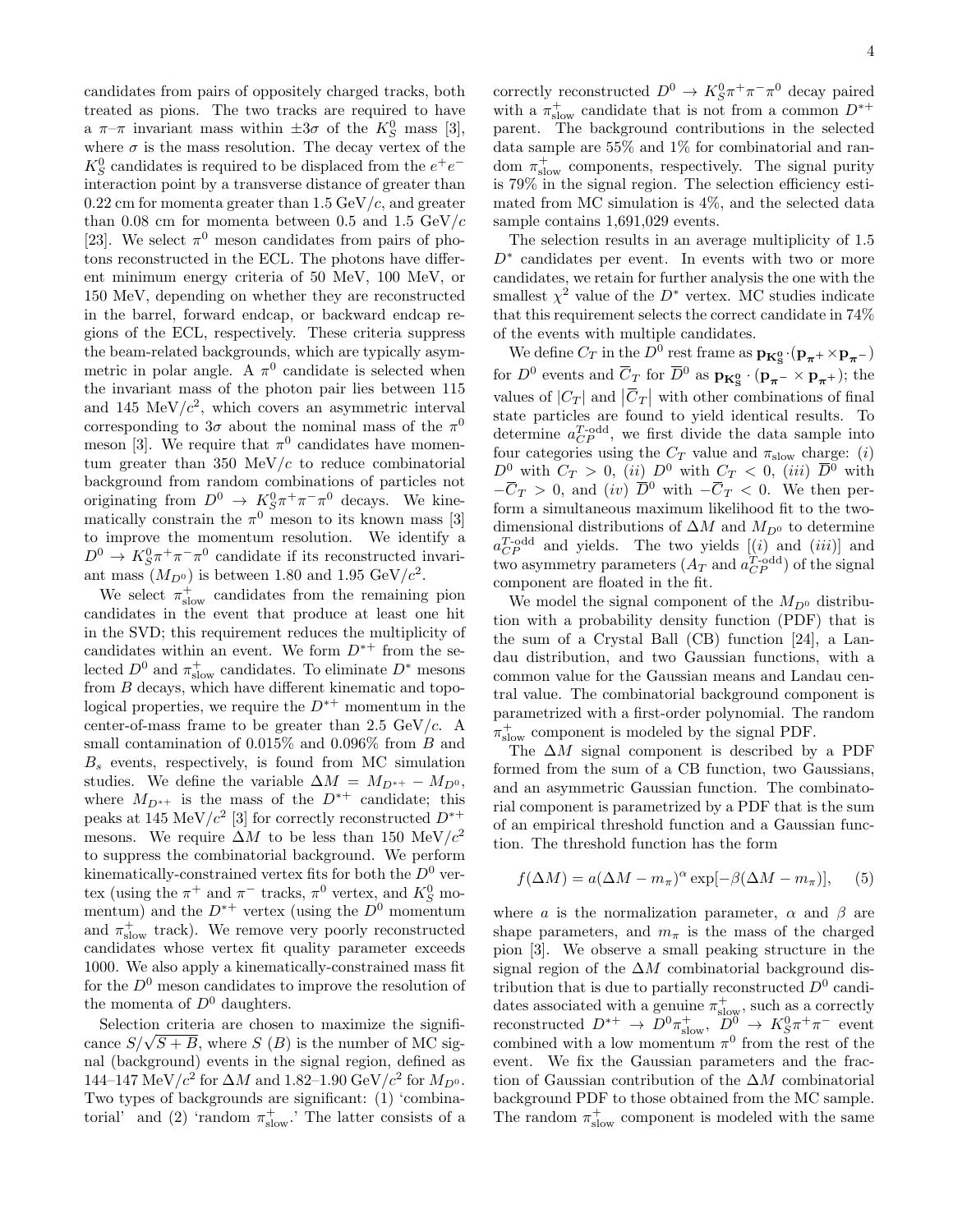threshold function as the combinatorial background.

We calculate signal yields via a two-dimensional unbinned maximum likelihood fit to the values  $\Delta M$  and  $M_{D^0}$ . To perform this fit, we include a small correlation term in the PDFs between the width of  $\Delta M$  and the value of  $M_{D^0}$ . We parametrize the width of the dominant signal-component Gaussian of ∆M as

$$
\sigma(\Delta M) = \sigma(\Delta M)|_{m_{D^0}} + a_{\sigma}(M_{D^0} - m_{D^0})^2, \quad (6)
$$

where  $a_{\sigma}$  is a constant and  $m_{D^0}$  is the known mass of the  $D^0$  meson [3].

The background component yields for all four samples are floated independently, but the shape parameters are common for the four categories. In total, there are 21 free and nine fixed parameters in the fit. The parameters fixed from MC are one of the widths of the asymmetric Gaussian, the width and exponent of the CB PDFs in the  $\Delta M$  signal component, the normalization parameter a in the threshold PDF, three Gaussian parameters for the peaking structure in the combinatorial background, the relative contribution of the CB and Gaussian functions to the  $M_{D^0}$  PDF of the random  $\pi_{slow}^+$  component, and the fraction of PDF that contains the correlation in the twodimensional signal PDF of  $\Delta M$  and  $M_{D^0}$ . The signalenhanced  $\Delta M$  and  $M_{D^0}$  distributions of the data for the four categories are shown in Fig. 1, along with the fit projections. The total signal yield obtained from the fit is 744, 509  $\pm$  1, 622 and the asymmetries are  $A_T =$  $(11.60 \pm 0.19)\%$  and  $a_{CP}^{T-odd} = (-0.28 \pm 1.38) \times 10^{-3}$ , where the uncertainties are statistical. The non-uniform pull for the  $\Delta M$  fits is due to the remaining correlation between  $\Delta M$  and  $M_{D^0}$ . However, from MC studies we find that this correlation does not cause any bias in the signal yields, in  $A_T$ , nor in  $a_{CP}^{T-odd}$ . The large value for  $A_T$  is due to the FSI effects [15]. The value of  $a_{CP}^{T-\text{odd}}$  is consistent with no  ${\cal CP}$  violation.

We divide the  $D^0 \to K_S^0 \pi^+ \pi^- \pi^0$  phase space into nine exclusive regions according to the intermediate resonance contributions. These are (1)  $K_S^0\omega$  (CP eigenstate), (2)  $K^0_S \eta$  (CP eigenstate), (3)  $K^{*-}\rho^+$  (VV CF state), (4)  $K^{*+}\rho^-$  (VV DCS state), (5)  $K^{*-}\pi^+\pi^0$  (CF state), (6)  $K^{*+}\pi^-\pi^0$  (DCS state), (7)  $K^{*0}\pi^+\pi^-$ , (8)  $K_S^0\rho^+\pi^-$  and (9) everything else. Due to the relatively small size of these samples in comparison with the combined one, we reduce the number of free shape parameters to six while fitting the distributions of  $\Delta M$  and  $M_{D^0}$  in each bin. The remaining parameters are fixed to the values obtained from the fit to the combined data sample. The free parameters are the mean and the width of the  $\Delta M$ signal component and the four CB parameters for the  $M_{D^0}$  signal component. The  $A_T$  and  $a_{CP}^{T-odd}$  values in each bin are listed in Table I. The results for  $a_{CP}^{T-odd}$  are all consistent with no  $CP$  violation. The values of  $A_T$ vary significantly due to the different resonance contributions. A value  $A_T \approx 0$  indicates the presence of a single

partial wave, as in bin 2 where the S-wave dominates. Values of  $A_T > 0$  indicate a significant interference between even and odd partial waves as in bins 3 to 9 [25].

The sources of systematic uncertainties are the signal and background models, efficiency dependence on  $C_T$ ,  $C_T$  resolution, and potential fit bias. The dominant contribution comes from modeling the signal and background PDFs. The fixed parameters in the fit not related to the peaking combinatorial background are varied by  $\pm 1$  standard deviation from their nominal value obtained from a simulation sample corresponding to the same integrated luminosity as the data; we assign the change in  $a_{CP}^{T-odd}$  as a systematic uncertainty. Without having a suitable control sample to study the peaking component of the combinatorial background, we change the value of the fraction of Gaussian PDF to twice the value found in the MC sample and then to zero. The resulting changes  $+0.02 \times 10^{-3}$  and  $-0.42 \times 10^{-3}$ , respectively, for  $a_{CP}^{T-odd}$ are assigned as a systematic uncertainty. These uncertainties are combined, accounting for correlations among the parameters, to give a total uncertainty of  $_{-0.73}^{+0.09} \times 10^{-3}$ .

To study the dependence of the efficiency on  $C_T$ , we calculate the efficiency in 10 bins of  $C_T$  between  $-0.05 \; (\text{GeV}/c)^3$  and  $0.05 \; (\text{GeV}/c)^3$ . We find a relative spread of 10% in efficiency across the bins that varies quadratically as  $c_2 C_T^2 + c_1 C_T + c_0$ , where  $c_1 = 0$  within its statistical limit. This dependence is due to a reduced reconstruction efficiency for low-momentum  $D^0$  daughters, which tend to have  $C_T$  values close to zero. We correct the measured  $a_{CP}^{T-odd}$  value for the efficiency dependence and see negligible change because of the symmetry implied by  $c_1 = 0$ . We introduce an artificial asymmetry by changing the value of  $c_1$  by one standard deviation and perform the efficiency correction again. The change in  $a_{CP}^{T-odd}$  of  $0.05 \times 10^{-3}$  is assigned as the systematic uncertainty due to the  $C_T$  efficiency dependence. The parameter  $c_2$  is found to be different for  $D^0$  and  $\overline{D}{}^0$  but still compatible within uncertainties. We take the difference of  $0.20 \times 10^{-3}$  in  $a_{CP}^{T-\text{odd}}$  when applying different efficiency corrections for  $D^0$  and  $\overline{D}{}^0$  as a systematic uncertainty. The  $C_T$  resolution follows a Cauchy distribution with zero mean and a half width at half maximum of 1.325 (MeV $/c$ )<sup>3</sup>. We add a corresponding smearing to the  $C_T$  distribution to determine a systematic change in  $a_{CP}^{T-\text{odd}}$  due to any asymmetric cross feed between the positive and negative  $C_T$  intervals. The variation in  $a_{CP}^{T-\text{odd}}$ due to the migration is  $0.02 \times 10^{-3}$ , which is taken as a systematic uncertainty from this source. We obtain the fit bias systematic uncertainty, which is a multiplicative one, from a linearity test by giving different input values for  $a_{CP}^{T-odd}$  in sets of simulated pseudo-experiments. We find a possible fit-bias uncertainty of  $0.28 \times 10^{-5}$ . We add all the individual systematic uncertainties in quadrature to obtain a total  $a_{CP}^{T-odd}$  systematic uncertainty of  $_{-0.76}^{+0.23} \times 10^{-3}$ .

In addition to the systematic studies, we perform other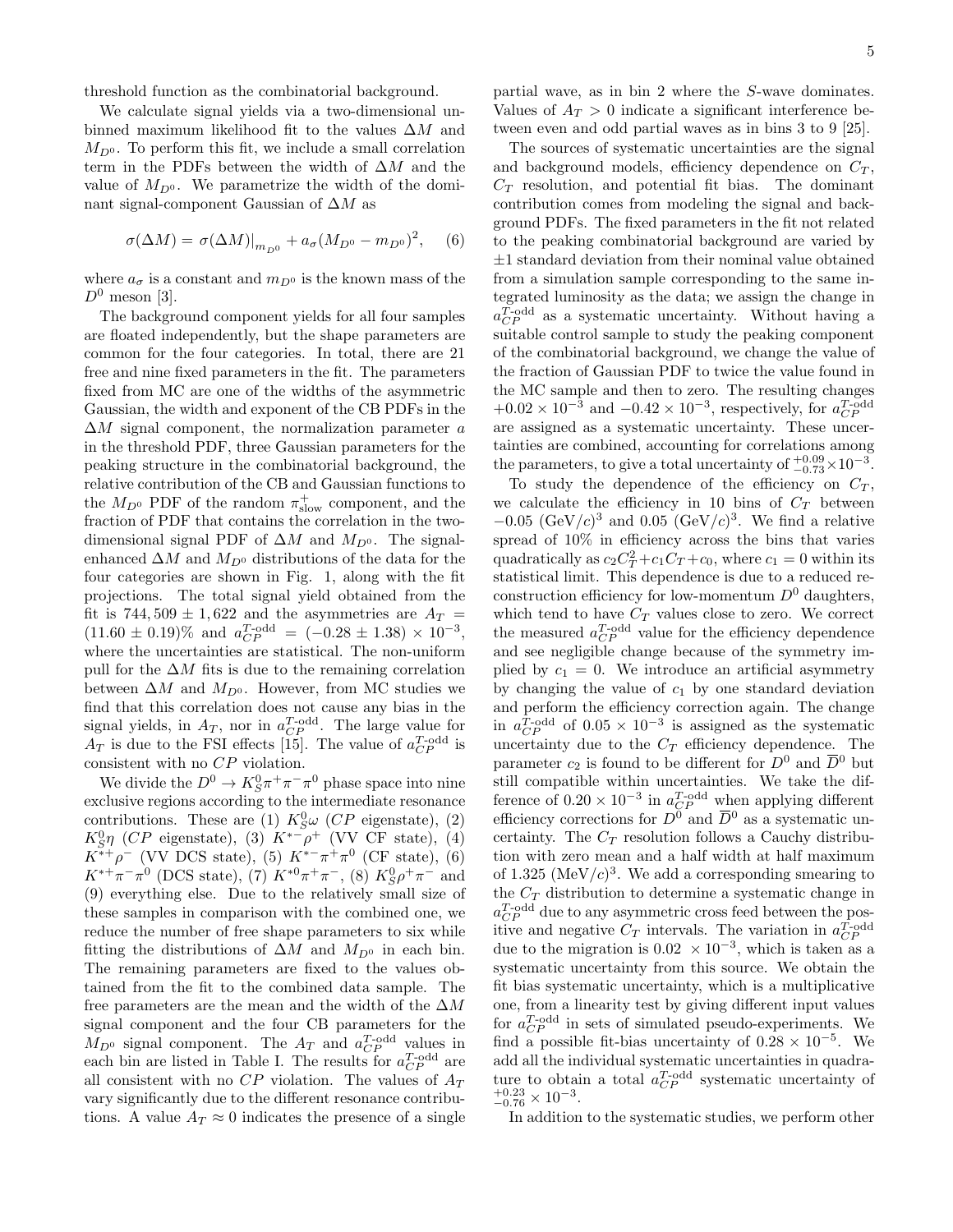

FIG. 1. The signal-enhanced logarithmic distributions of (a)  $\Delta M$  and (b)  $M_{D^0}$  for  $D^0$  with  $C_T > 0$ , (c)  $\Delta M$  and (d)  $M_{D^0}$ for  $D^0$  with  $C_T < 0$ , (e)  $\Delta M$  and (f)  $M_{D^0}$  for  $\overline{D}^0$  with  $-\overline{C}_T > 0$  and (g)  $\Delta M$  and (h)  $M_{D^0}$  for  $\overline{D}^0$  with  $-\overline{C}_T < 0$ ; the  $\Delta M$ distributions have a selection criteria on  $M_{D^0}$  in the signal region and vice versa. The black points with error bars are the data points and the solid blue curve is the projection of the total signal and background components. The dotted magenta and dashed red curves indicate combinatorial and random  $\pi_{slow}^+$  backgrounds, respectively. The normalized residuals (pulls) and the  $\chi^2/\text{DoF}$ , where DoF is the number of degrees of freedom, are shown above each plot.

TABLE I.  $A_T$  and  $a_{CP}^{T-\text{odd}}$  values from different regions of  $D^0 \to K_S^0 \pi^+\pi^-\pi^0$  phase space.  $M_{ij[k]}$  indicates the invariant mass of mesons i and j [and  $k$ ].

| <b>Bin</b>     | Resonance              | Invariant mass                             | $A_T (\times 10^{-2})$         | $a_{CP}^{T-odd} (\times 10^{-3})$ |
|----------------|------------------------|--------------------------------------------|--------------------------------|-----------------------------------|
|                |                        | requirement (MeV/ $c^2$ )                  |                                |                                   |
| $\mathbf{1}$   | $K^0_S\omega$          | $762 < M_{\pi^+\pi^-\pi^0} < 802$          | $3.6 \pm 0.5 \pm 0.5$          | $-1.7 \pm 3.2 \pm 0.7$            |
| $\overline{2}$ | $K^0_S\eta$            | $M_{\pi^+\pi^-\pi^0}$ < 590                | $0.2 \pm 1.3 \pm 0.4$          | $4.6 \pm 9.5 \pm 0.2$             |
| 3              | $K^{*-}\rho^+$         | $790 < M_{K_{\mathcal{S}}^{0}\pi^-} < 994$ | $6.9 \pm 0.3 \pm 0.6 \pm 0.5$  | $0.0 \pm 2.0^{+1.6}_{-1.4}$       |
|                |                        | $610 < M_{\pi^+\pi^0} < 960$               |                                |                                   |
| $\overline{4}$ | $K^{*+}\rho^-$         | 790 < $M_{K_{\rm c}^{0}\pi^+}$ < 994       | $22.0 \pm 0.6 \pm 0.6$         | $1.2 \pm 4.4^{+0.3}_{-0.4}$       |
|                |                        | $610 < M_{\pi^-\pi^0} < 960$               |                                |                                   |
| 5              | $K^{*-}\pi^+\pi^0$     | $790 < M_{K_{\mathcal{S}}^{0}\pi^-} < 994$ | $25.5 \pm 0.7 \pm 0.5$         | $-7.1 \pm 5.2_{-1.3}^{+1.2}$      |
| 6              | $K^{*+}\pi^-\pi^0$     | $790 < M_{K_{\rm c}^{0}\pi^{+}} < 994$     | $24.5 \pm 1.0_{-0.6}^{+0.7}$   | $-3.9 \pm 7.3_{-1.2}^{+2.4}$      |
| 7              | $K^{*0}\pi^{+}\pi^{-}$ | 790 < $M_{K_{\rm c}^{0}\pi^{0}}$ < 994     | $19.7 \pm 0.8 \pm 0.4 \pm 0.5$ | $0.0 \pm 5.6^{+1.1}_{-0.9}$       |
| 8              | $K^0_S \rho^+ \pi^-$   | $610 < M_{\pi^+\pi^0} < 960$               | $13.2 \pm 0.9 \pm 0.4$         | $7.6 \pm 6.1^{+0.2}_{-0.0}$       |
| 9              | Remainder              |                                            | $20.5 \pm 1.0_{-0.6}^{+0.5}$   | $1.8 \pm 7.4^{+2.1}_{-5.3}$       |

cross checks. There is an asymmetry between the number of  $D^0$  and  $\overline{D}{}^0$  events reconstructed in the data sample due to the forward-backward asymmetry  $(A_{FB})$  generated by interference between the virtual photon and  $Z^0$ boson [26]. This production asymmetry, coupled with the asymmetry of the Belle detector, may induce a different reconstruction efficiency as a function of  $C_T$  for

 $D^0$  and  $\overline{D}{}^0$ . This asymmetry is modeled in the MC samples and is found to introduce no bias to the measured value of  $a_{CP}^{T-odd}$ . We also measure  $a_{CP}^{T-odd}$  in bins of  $\cos \theta^*$ , where  $\theta^*$  is the polar angle of the  $D^{*+}$  with respect to the  $e^+$  beam direction defined in the center-of-mass system, and find that the results are consistent with the integrated value. To check for any further systematic effect